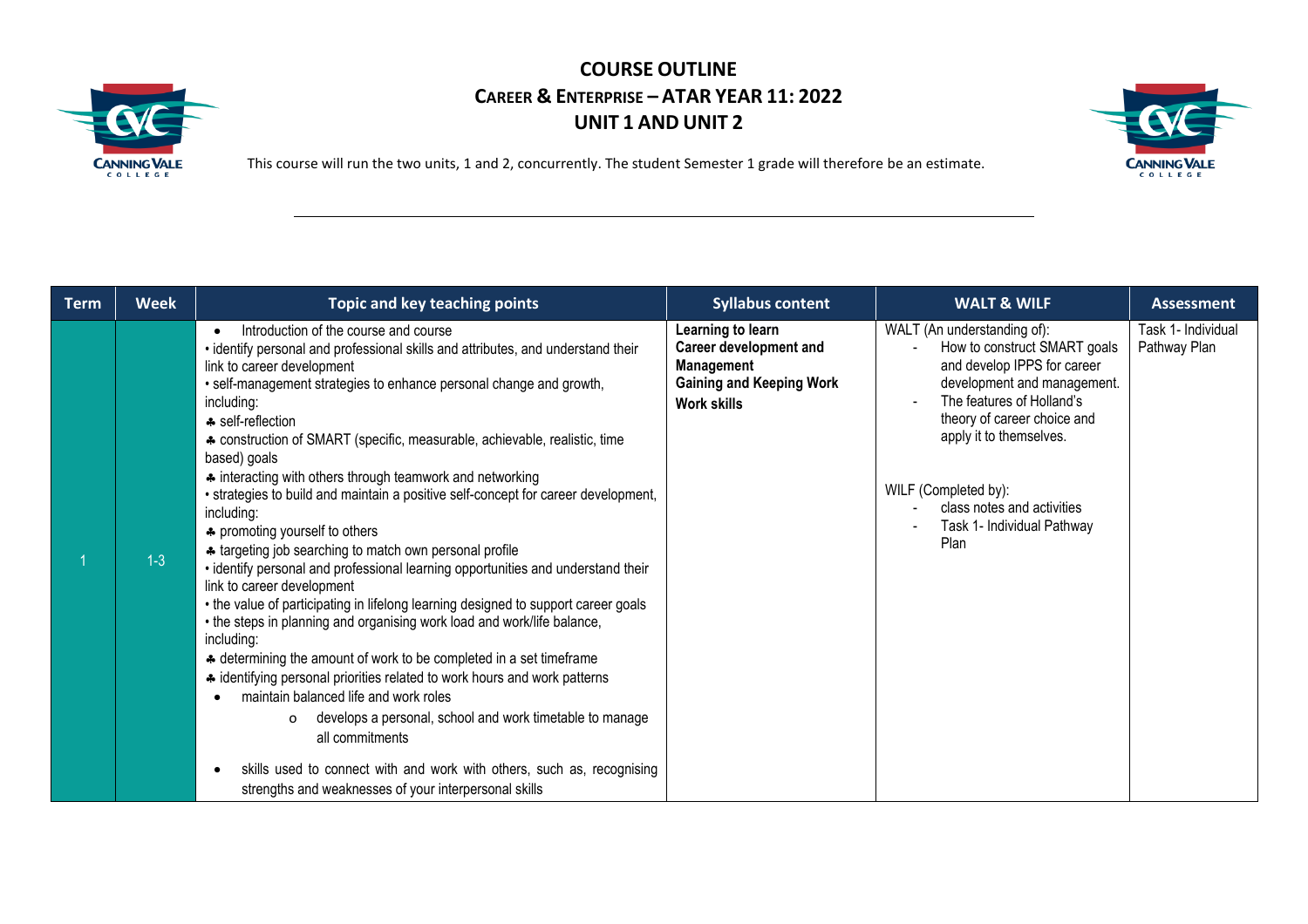



|  | the features of the personality types outlined in Holland's Theory of<br>Career Choice (1985) and how they relate to career choice<br>determine own personality type and preferred work environment using the<br>personality types and work environments outlined in Holland's Theory of<br>Career Choice (1985)                                                                                                                                                                                                                                                                                                                                                                                                                                                                   |                    |                                                                                                                                                                                                                                                       |  |
|--|------------------------------------------------------------------------------------------------------------------------------------------------------------------------------------------------------------------------------------------------------------------------------------------------------------------------------------------------------------------------------------------------------------------------------------------------------------------------------------------------------------------------------------------------------------------------------------------------------------------------------------------------------------------------------------------------------------------------------------------------------------------------------------|--------------------|-------------------------------------------------------------------------------------------------------------------------------------------------------------------------------------------------------------------------------------------------------|--|
|  | factors that create effective workplaces, including:<br>٠<br>management of human, physical, financial and technological<br>resources<br>internal and external communication strategies and processes,<br>including meetings, telephone calls and text messages, emails,<br>memos, letters, newsletters, intranet and internet<br>health and safety workplace legislation<br>equal employment opportunity workplace legislation<br>quality assurance standards<br>the relationship between individual efficiency and work satisfaction<br>٠<br>the need for rights and protocols for the workplace, including:<br>$\bullet$<br>health and safety<br>equal opportunity<br>codes of conduct and standards<br>completion of a WorkSafe SmartMove industry-specific module<br>$\bullet$ | The nature of work | WALT (An understanding of):<br>how organisations manage<br>resources and ethical and legal<br>requirements in the workplace.<br>Features of hierarchical and flat<br>organisational structures.<br>WILF (Completed by):<br>class notes and activities |  |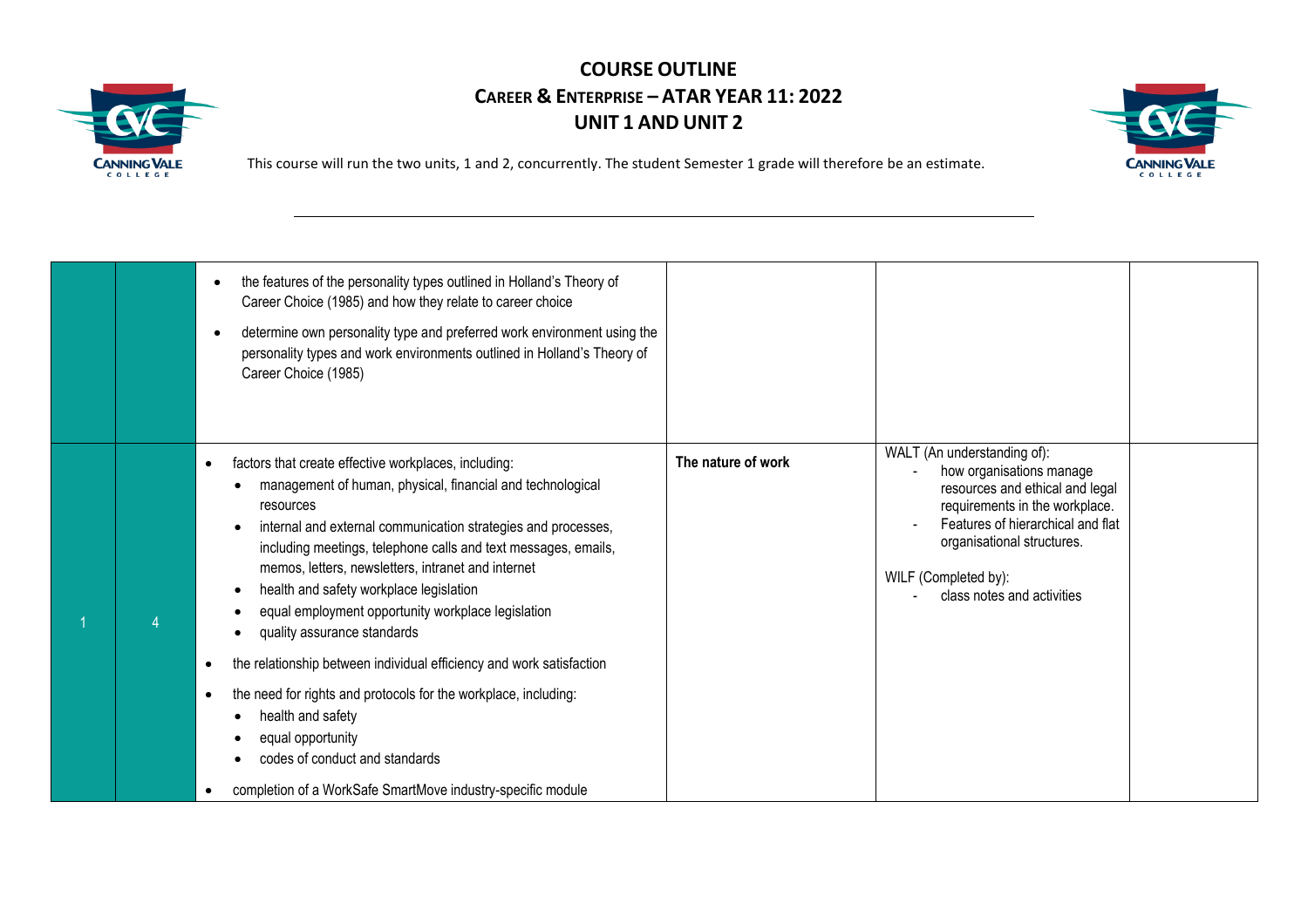



|         | reasons for, and requirements of, an employment contract with reference<br>$\bullet$<br>to the National Employment Standards from the Fair Work Act 2009<br>features of each of the following workplace organisational structures:<br>$\bullet$<br>hierarchical<br>flat                                                                                                                                                                                                                                                                                                                                                                                                                                                                                                                                               |                                                                   |                                                                                                                                                                                                                 |                                                                                               |
|---------|-----------------------------------------------------------------------------------------------------------------------------------------------------------------------------------------------------------------------------------------------------------------------------------------------------------------------------------------------------------------------------------------------------------------------------------------------------------------------------------------------------------------------------------------------------------------------------------------------------------------------------------------------------------------------------------------------------------------------------------------------------------------------------------------------------------------------|-------------------------------------------------------------------|-----------------------------------------------------------------------------------------------------------------------------------------------------------------------------------------------------------------|-----------------------------------------------------------------------------------------------|
| $5 - 7$ | Week 6- Labour Day Public Holiday<br>Week 7- PTO Tuesday<br>the impact of global trends on the workforce, including:<br>$\bullet$<br>the ageing workforce<br>a more mobile population<br>$\bullet$<br>changing work roles of family members<br>$\bullet$<br>e-commerce (for example, online shopping overseas outsourcing<br>the impact of social, cultural and technological change on current work<br>patterns and work settings<br>the impact of economic, social and technological change on individual<br>$\bullet$<br>career development<br>the influence of global trends on changing workplace requirements,<br>$\bullet$<br>including:<br>possible increased travel requirements<br>increased need for technology for video or teleconferencing<br>more cultural diversity in work environments<br>$\bullet$ | <b>Career development and</b><br>Management<br><b>Work skills</b> | WALT (An understanding of):<br>of global trends and the<br>implications they have on<br>individual career development<br>and organisations.<br>WILF (Completed by):<br>class notes and activities<br>Task 2 & 3 | Task 2- Global<br>Trends<br>Investigation<br>Task 3- Short<br>Answer Response<br>(Validation) |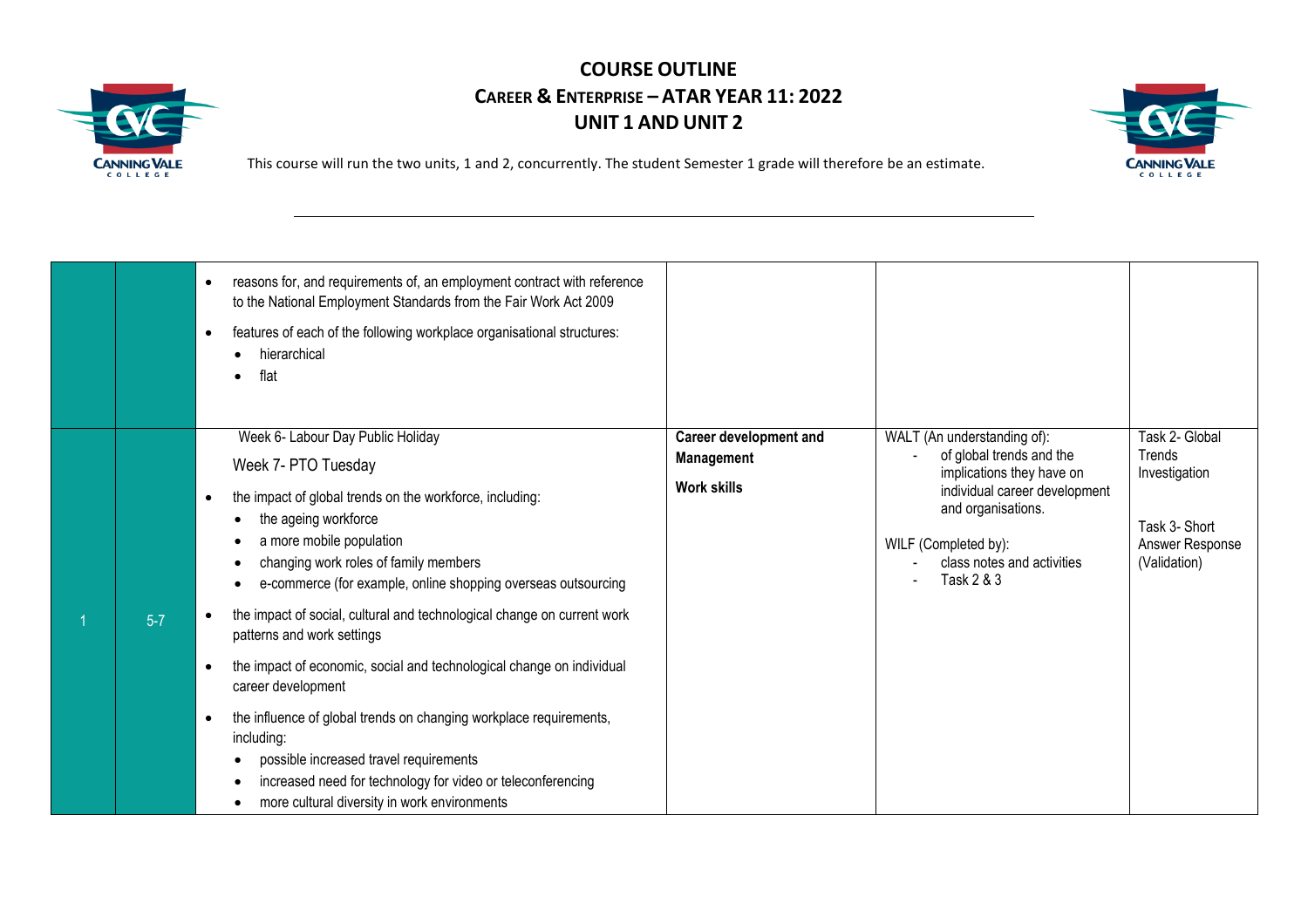



|          | the impact of global trends on individual career development, including:<br>ageing workforce<br>a more mobile population<br>changing work roles of family members<br>the need to recognise diversity within a workplace, including:<br>ages<br>ethnicity<br>physical ability<br>the need to adjust to diversity within a workplace                                                                                                                                                                                          |                                                                      |                                                                                                                                                                                          |                                               |
|----------|-----------------------------------------------------------------------------------------------------------------------------------------------------------------------------------------------------------------------------------------------------------------------------------------------------------------------------------------------------------------------------------------------------------------------------------------------------------------------------------------------------------------------------|----------------------------------------------------------------------|------------------------------------------------------------------------------------------------------------------------------------------------------------------------------------------|-----------------------------------------------|
| $8 - 10$ | Week 9 PTO Wednesday<br>ways to build networks that will enhance career opportunities, including:<br>identifying people you feel comfortable talking to and whose advice<br>you listen to<br>increasing the range of people you know in a work role<br>using of technology to help expand networks<br>remaining employable in constantly changing workplaces, including:<br>٠<br>undertaking training and up-skilling<br>networking and e-networking<br>location of job opportunities, including:<br>newspapers<br>websites | <b>Entrepreneurial Behaviours</b><br><b>Gaining and Keeping Work</b> | WALT (An understanding of):<br>Have an understanding of<br>gaining and keeping work.<br>WILF (Completed by):<br>class notes and activities<br>Task 4- Gaining Employment<br>Presentation | Task 4- Gaining<br>Employment<br>Presentation |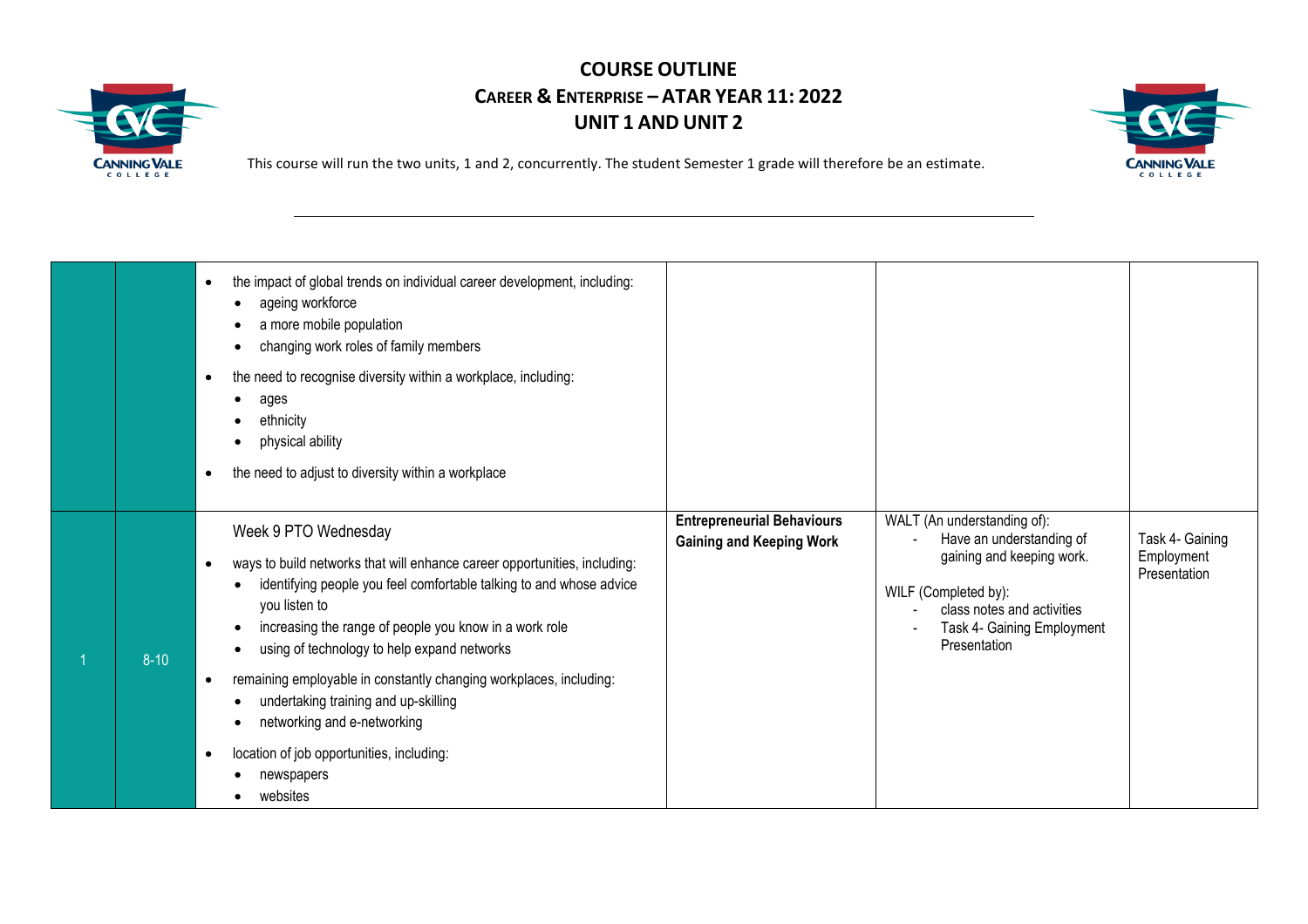



| social and professional networking<br>professional associations                                                                                                                                                                       |  |
|---------------------------------------------------------------------------------------------------------------------------------------------------------------------------------------------------------------------------------------|--|
| interpret requirements in a job advertisement, including:<br>$\bullet$<br>job description<br>job location<br>qualifications required<br>selection criteria<br>expression of interest requirements<br>application process and deadline |  |
| Strategies for successfully applying for a job, including:<br>Writing a job application letter<br>Participating in an interview situation                                                                                             |  |
| develop/refine own electronic individual pathway plan (IPP)                                                                                                                                                                           |  |
| develop/refine own electronic career portfolio<br>٠                                                                                                                                                                                   |  |
| the concept of e-networks                                                                                                                                                                                                             |  |
| how social media can be used as a career development tool<br>٠                                                                                                                                                                        |  |
| considering labour market information to identify employment opportunities,<br>$\bullet$<br>including:<br>self-employment opportunities                                                                                               |  |
| business and product developmen                                                                                                                                                                                                       |  |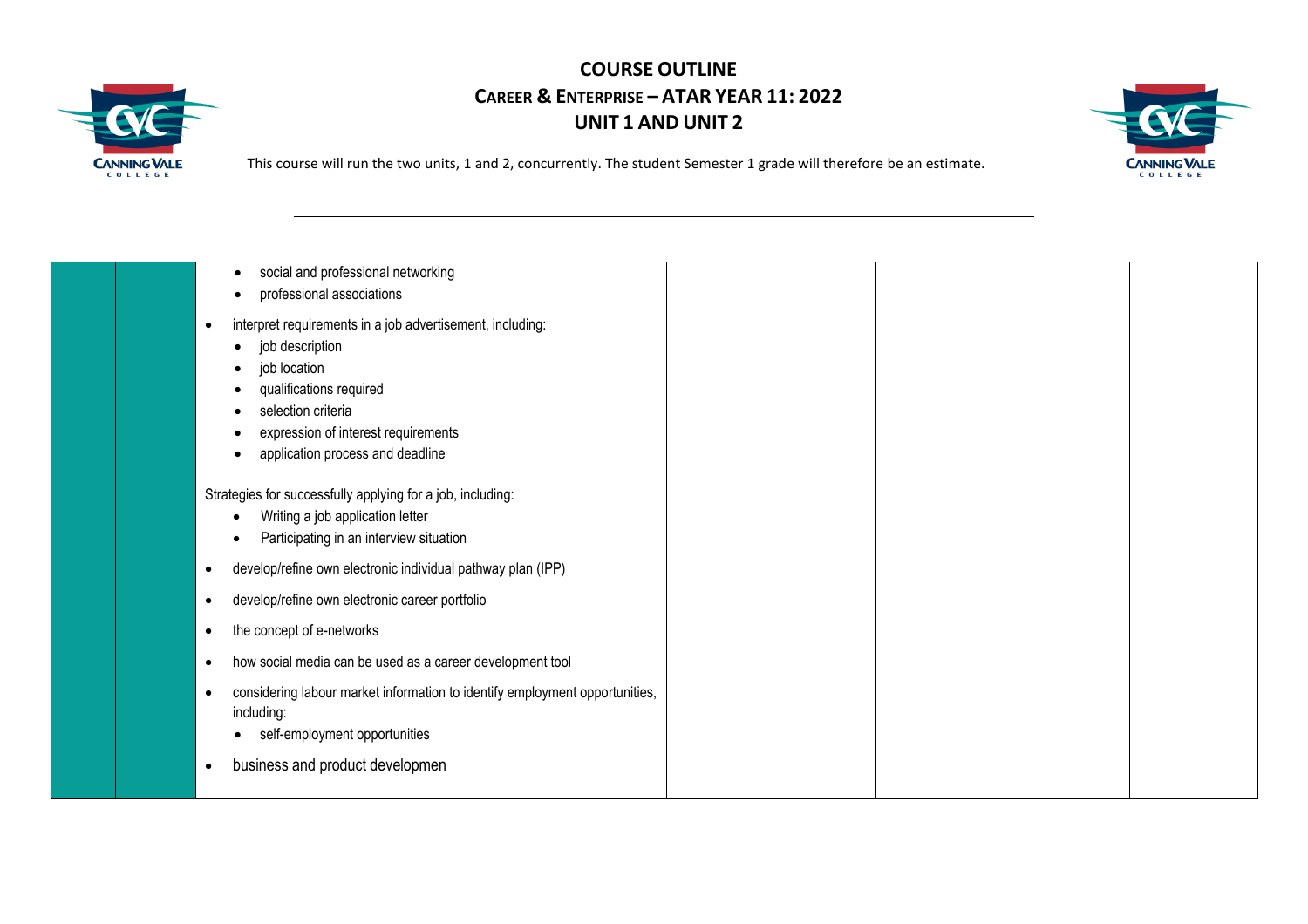



|                |                | Week 1 - Monday Public Holiday                                                            | <b>Entrepreneurial behaviours</b> | WALT (An understanding of):                                                              |                             |
|----------------|----------------|-------------------------------------------------------------------------------------------|-----------------------------------|------------------------------------------------------------------------------------------|-----------------------------|
|                |                | Week 1 - Tuesday - Pupil Free day                                                         |                                   | Of how to deal with unexpected<br>events and taking personal                             |                             |
|                |                | strategies to deal with unexpected events in a workplace                                  |                                   | risks.<br>Apply labour market research                                                   |                             |
|                |                | taking personal risks when making career decisions, including:                            |                                   | on employment opportunities.                                                             |                             |
| $\overline{2}$ | $1-2$          | relocating<br>accepting less pay                                                          |                                   | WILF (Completed by):                                                                     |                             |
|                |                | taking a gap year                                                                         |                                   | class notes and activities                                                               |                             |
|                |                | undergoing re-training                                                                    |                                   |                                                                                          |                             |
|                |                | considering labour market information to identify employment opportunities,<br>including: |                                   |                                                                                          |                             |
|                |                | self-employment opportunities                                                             |                                   |                                                                                          |                             |
|                |                | business and product development                                                          |                                   |                                                                                          |                             |
|                |                | strategies that give an individual an advantage in the workplace, including:              | <b>Career development and</b>     | WALT (An understanding of):<br>How to take advantage of                                  | Task 5 Extended<br>Response |
|                |                | taking advantage of work opportunities<br>undertaking training                            | management                        | opportunities in the workplace.<br>Decision making processes<br>$\overline{\phantom{a}}$ |                             |
|                |                | seeking learning opportunities                                                            |                                   | Examines personal progress<br>and refine IPP.                                            |                             |
|                |                | strategies to assist in making decisions in a work context, including:                    |                                   |                                                                                          |                             |
|                | $\overline{3}$ | choosing from a set of pre-determined options                                             |                                   | WILF (Completed by):<br>class notes and activities                                       |                             |
|                |                | using a formal decision-making process                                                    |                                   | Task 5 Extended Response                                                                 |                             |
|                |                | examine personal progress in each of the following career competencies:                   |                                   |                                                                                          |                             |
|                |                | make career-enhancing decisions                                                           |                                   |                                                                                          |                             |
|                |                | seeks advice, feedback and support as required<br>0                                       |                                   |                                                                                          |                             |
|                |                | understand the changing nature of life and work roles                                     |                                   |                                                                                          |                             |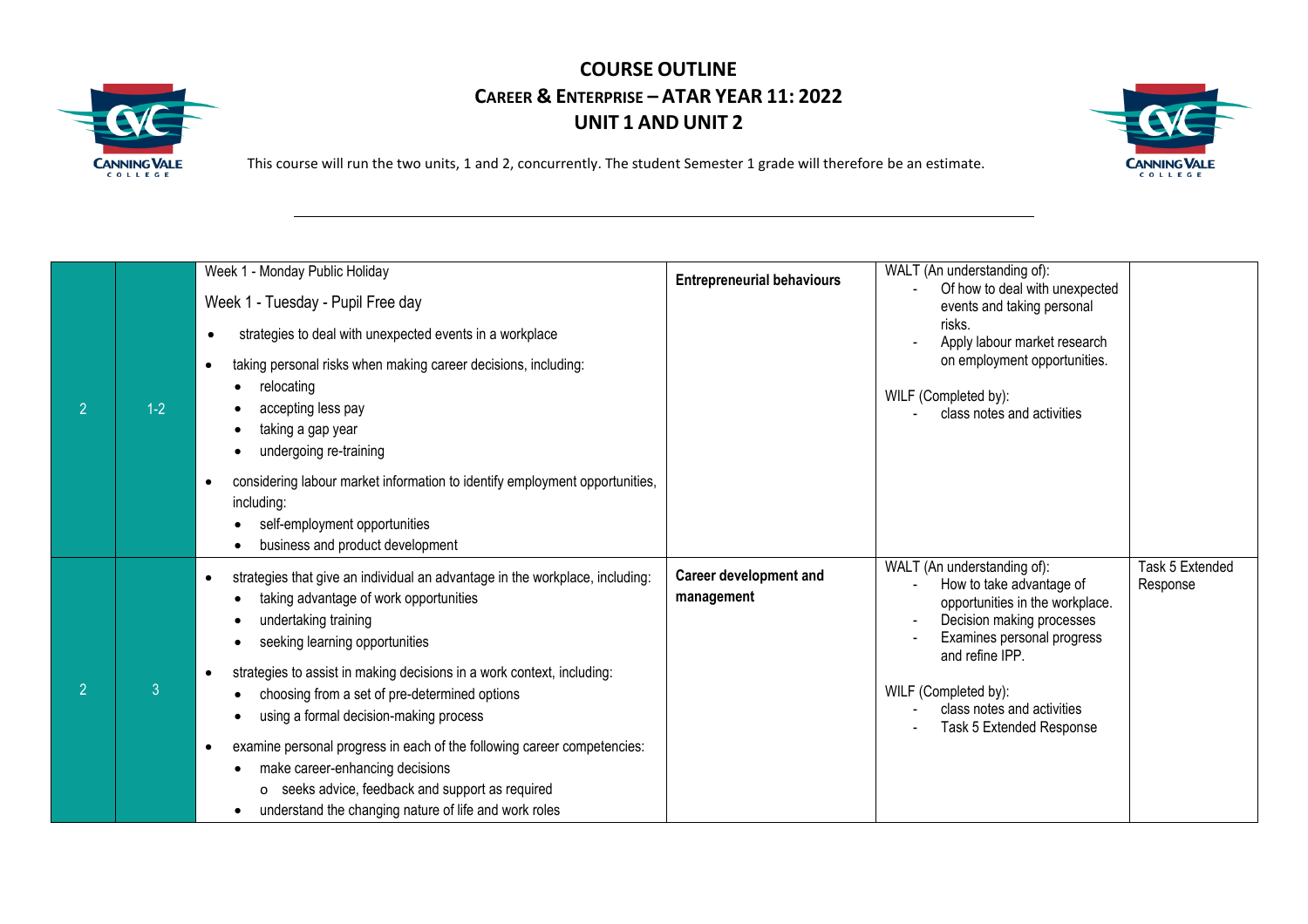



|                |          | identifies changes in personal roles and commitments that will occur in<br>the school to post-school transition understand, engage in and<br>manage the career-building process<br>o sets personal learning challenges using formal and informal<br>learning opportunities                                                                                                                                                                                                                                                                                                                                       |                                          |                                                                                                                                                                                                                              |
|----------------|----------|------------------------------------------------------------------------------------------------------------------------------------------------------------------------------------------------------------------------------------------------------------------------------------------------------------------------------------------------------------------------------------------------------------------------------------------------------------------------------------------------------------------------------------------------------------------------------------------------------------------|------------------------------------------|------------------------------------------------------------------------------------------------------------------------------------------------------------------------------------------------------------------------------|
| $\overline{2}$ | 6        |                                                                                                                                                                                                                                                                                                                                                                                                                                                                                                                                                                                                                  | <b>Exam Revision</b>                     |                                                                                                                                                                                                                              |
| $\overline{2}$ | $7 - 8$  |                                                                                                                                                                                                                                                                                                                                                                                                                                                                                                                                                                                                                  | <b>Task 6- Exams</b>                     |                                                                                                                                                                                                                              |
| $\overline{2}$ | $9 - 10$ | Exam Review<br>adapt communication skills to show respect for differences within the<br>workplace, including:<br>values<br>$\Omega$<br>beliefs<br>$\Omega$<br>cultural expectations<br>o<br>strategies and processes for resolving conflict in the workplace, including:<br>informal strategies and processes, such as, communicating concerns<br>through supportive relationships, being tolerant of others, adopting a<br>positive approach to resolving differences, and internal mediation<br>formal processes, such as, arbitration processes, industrial tribunal<br>hearings and trade union intervention | <b>Work skills</b><br>The nature of work | WALT (An understanding of):<br>adapting communication to<br>respect diversity in the<br>workplace.<br>Of the types of conflicts and<br>conflict resolution strategies.<br>WILF (Completed by):<br>class notes and activities |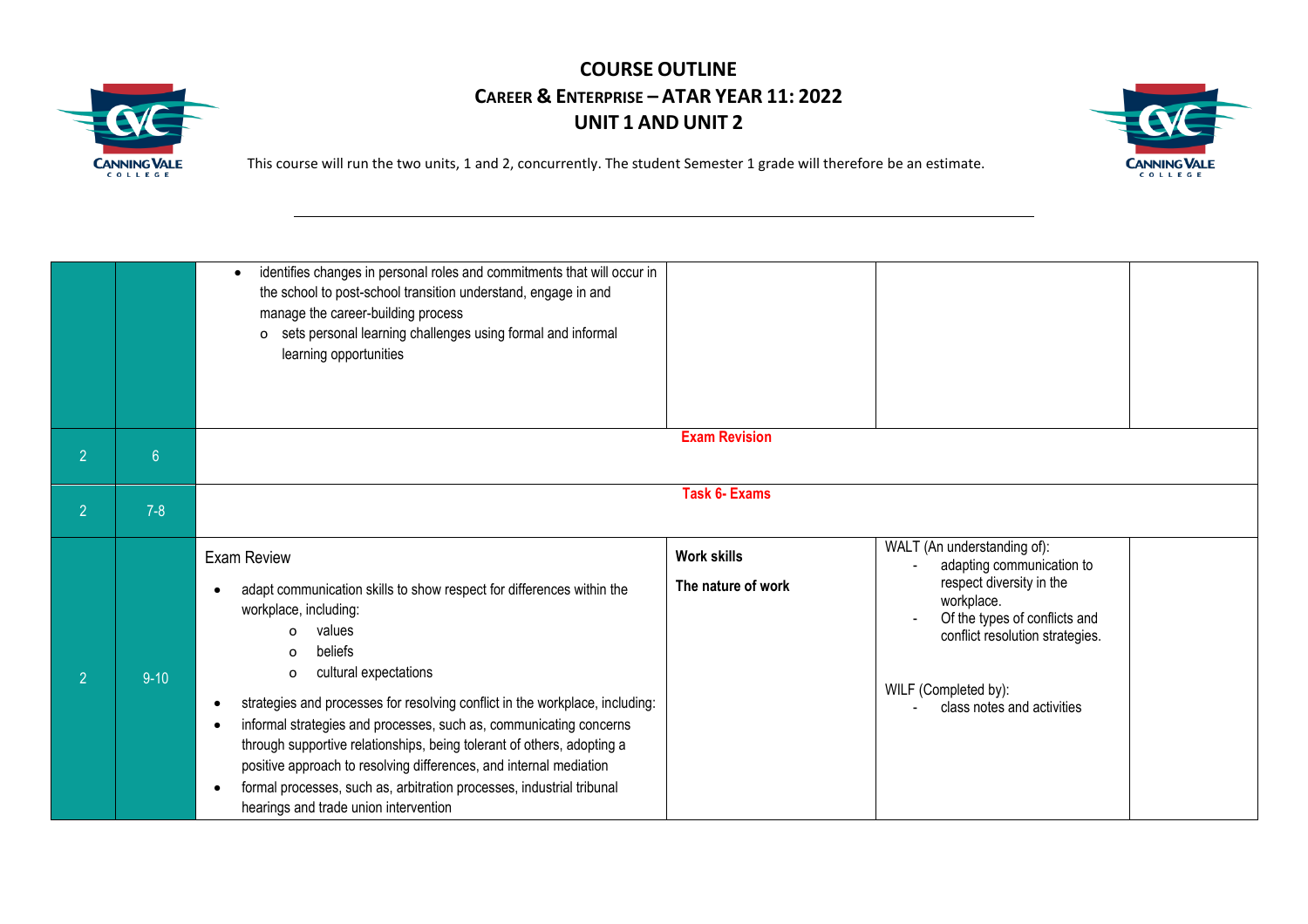



| $1-2$ | work rights and protocols in the use of technology, including:<br>legal rights and responsibilities (for example, copyright implications)<br>procedures and expectations in the workplace<br>the interrelationships between individual efficiency, workplace productivity<br>and sustainability<br>the use of performance management as a tool to improve individual<br>$\bullet$<br>efficiency and workplace productivity considerations for individuals in the<br>workplace, including:<br>pay and conditions<br>ethical considerations, including following the code of conduct<br>the concepts of organisational restructuring and workplace reform<br>$\bullet$<br>the impact of organisational restructuring on individual career development<br>$\bullet$<br>the concept of work/life balance<br>$\bullet$ | The nature of work | WALT (An understanding of):<br>legal and ethical use of<br>technology in the workplace.<br>Define efficiency, productivity<br>and sustainability with an<br>application to an organisation,<br>with the consideration of<br>restructuring, workplace reform<br>and performance<br>management<br>WILF (Completed by):<br>class notes and activities<br>Task 7- Investigation | Task 7:<br>Investigation |
|-------|-------------------------------------------------------------------------------------------------------------------------------------------------------------------------------------------------------------------------------------------------------------------------------------------------------------------------------------------------------------------------------------------------------------------------------------------------------------------------------------------------------------------------------------------------------------------------------------------------------------------------------------------------------------------------------------------------------------------------------------------------------------------------------------------------------------------|--------------------|-----------------------------------------------------------------------------------------------------------------------------------------------------------------------------------------------------------------------------------------------------------------------------------------------------------------------------------------------------------------------------|--------------------------|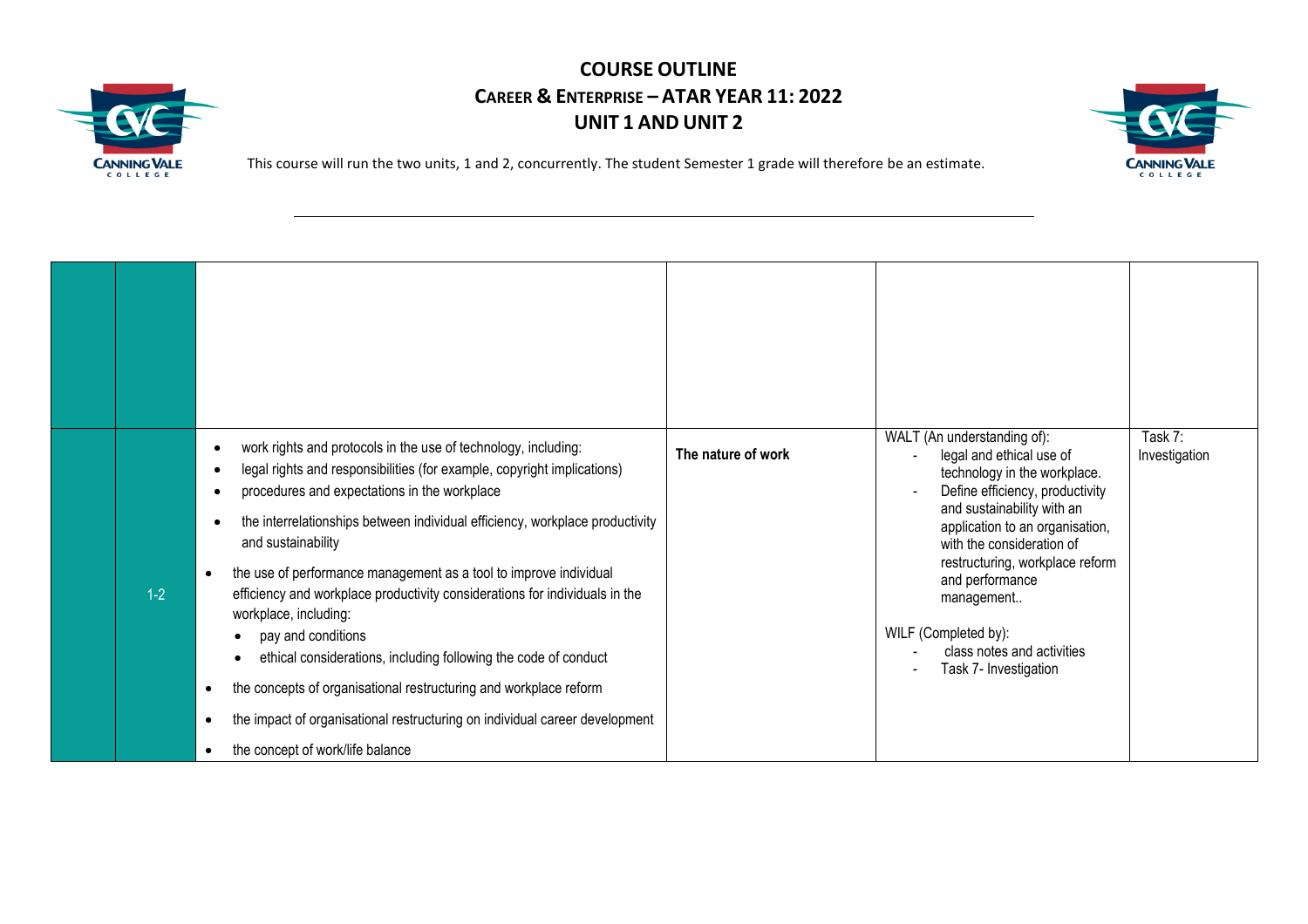



| 3 | $\overline{3}$ | the need for ongoing self-assessment when responding to change,<br>including:<br>personal life<br>$\bullet$<br>professional life<br>$\bullet$<br>responding to change and how it may impact an individual's career,<br>including:<br>retraining<br>$\bullet$<br>updating skills<br>managing finances<br>coping with unemployment | Learning to learn                 | WALT (An understanding of):<br>on how to respond to change<br>professionally and personally<br>and how to respond to change,<br>identification of personal and<br>professional development<br>opportunities.<br>WILF (Completed by):<br>class notes and activities |                                  |
|---|----------------|----------------------------------------------------------------------------------------------------------------------------------------------------------------------------------------------------------------------------------------------------------------------------------------------------------------------------------|-----------------------------------|--------------------------------------------------------------------------------------------------------------------------------------------------------------------------------------------------------------------------------------------------------------------|----------------------------------|
|   |                | the need to undertake personal and professional development<br>$\bullet$<br>opportunities to maintain up-to-date skills and knowledge                                                                                                                                                                                            |                                   |                                                                                                                                                                                                                                                                    |                                  |
| 3 | 4              | being enterprising in a global economy, including:<br>$\bullet$<br>making international business links<br>$\bullet$<br>identifying consumer gaps<br>$\bullet$<br>using technology (including online groups)<br>$\bullet$                                                                                                         | <b>Entrepreneurial behaviours</b> | WALT (An understanding of):<br>How to stay competitive in a<br>global economy.<br>WILF (Completed by):<br>class notes and activities<br>Task 8 - Short Answer<br>Response                                                                                          | Task 8- Short<br>Answer Response |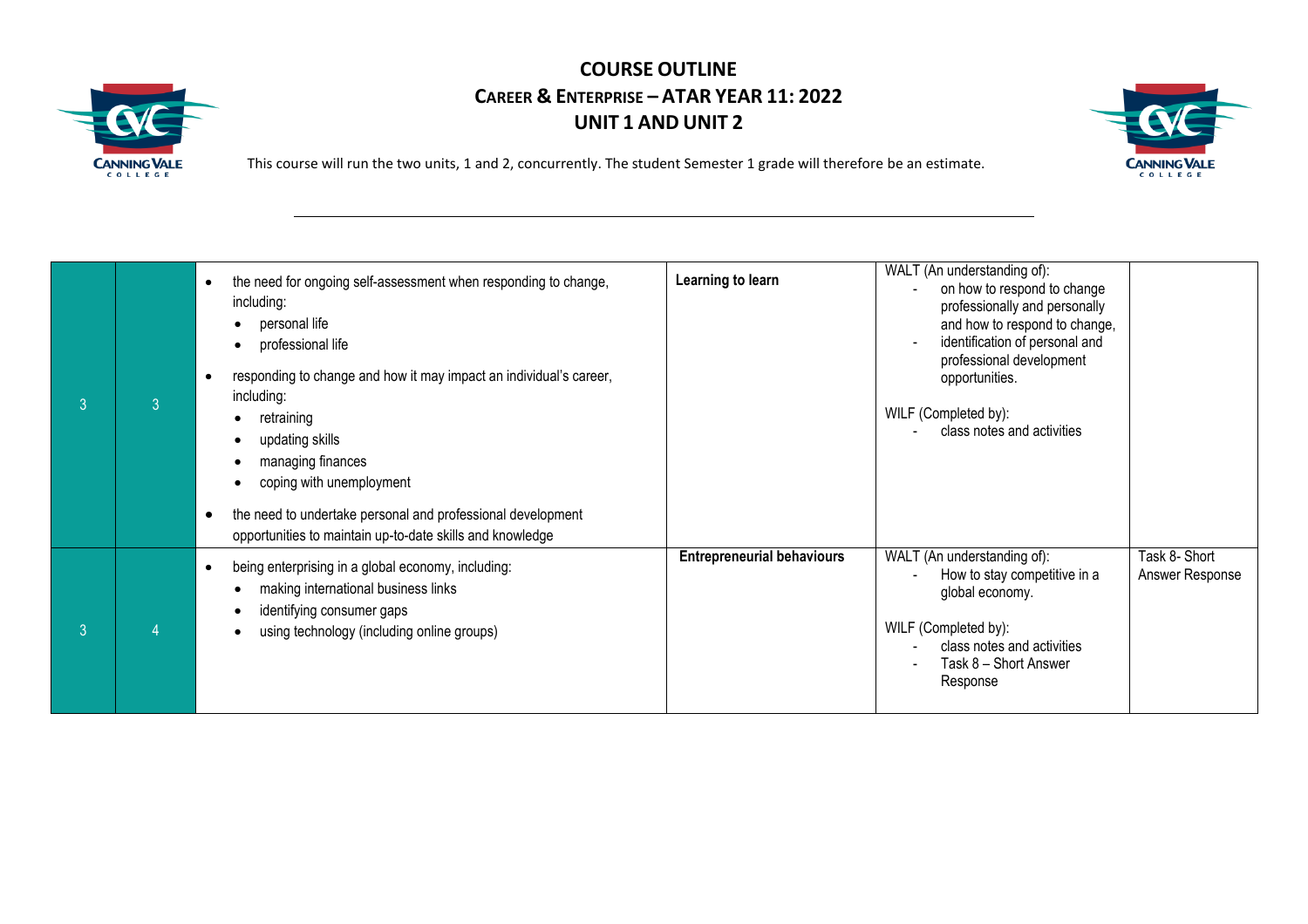



| $\mathbf{3}$   | $6-9$ | steps in problem solving within the work place, including:<br>$\bullet$<br>identifying the problem<br>applying a decision-making process, such as SWOT (strengths,<br>$\bullet$<br>weaknesses, opportunities, threats)<br>creating an action plan to execute the solution                                                                                                    | <b>Entrepreneurial behaviours</b>                                       | WALT (An understanding of):<br>How to effectively problem<br>solve in a workplace.<br>WILF (Completed by):<br>class notes and activities                                    |                                        |
|----------------|-------|------------------------------------------------------------------------------------------------------------------------------------------------------------------------------------------------------------------------------------------------------------------------------------------------------------------------------------------------------------------------------|-------------------------------------------------------------------------|-----------------------------------------------------------------------------------------------------------------------------------------------------------------------------|----------------------------------------|
| 3 <sup>°</sup> | 10    | refine own electronic career portfolio<br>$\bullet$<br>formats for job applications<br>$\bullet$<br>formats for cover letters<br>$\bullet$<br>methods of finding job opportunities, including cold canvassing<br>$\bullet$<br>awareness of innovative contemporary strategies for gaining employment,<br>$\bullet$<br>such as:<br>YouTube promotion<br>٠<br>live performance | <b>Career development and</b><br>management<br>Gaining and keeping work | WALT (An understanding of):<br>How to develop an electronic<br>portfolio and use job search<br>techniques.<br>WILF (Completed by):<br>class notes and activities<br>Task 9  | Task 9- Career<br>Portfolio            |
|                | $1-2$ | refine own electronic career portfolio<br>$\bullet$<br>formats for job applications<br>$\bullet$<br>formats for cover letters<br>$\bullet$<br>methods of finding job opportunities, including cold canvassing<br>$\bullet$<br>awareness of innovative contemporary strategies for gaining employment,<br>$\bullet$<br>such as:                                               | <b>Career development and</b><br>management<br>Gaining and keeping work | WALT (An understanding of):<br>How to develop an electronic<br>portfolio and use job search<br>techniques.<br>WILF (Completed by):<br>class notes and activities<br>Task 10 | Task 10- YouTube<br>Promotional Video. |